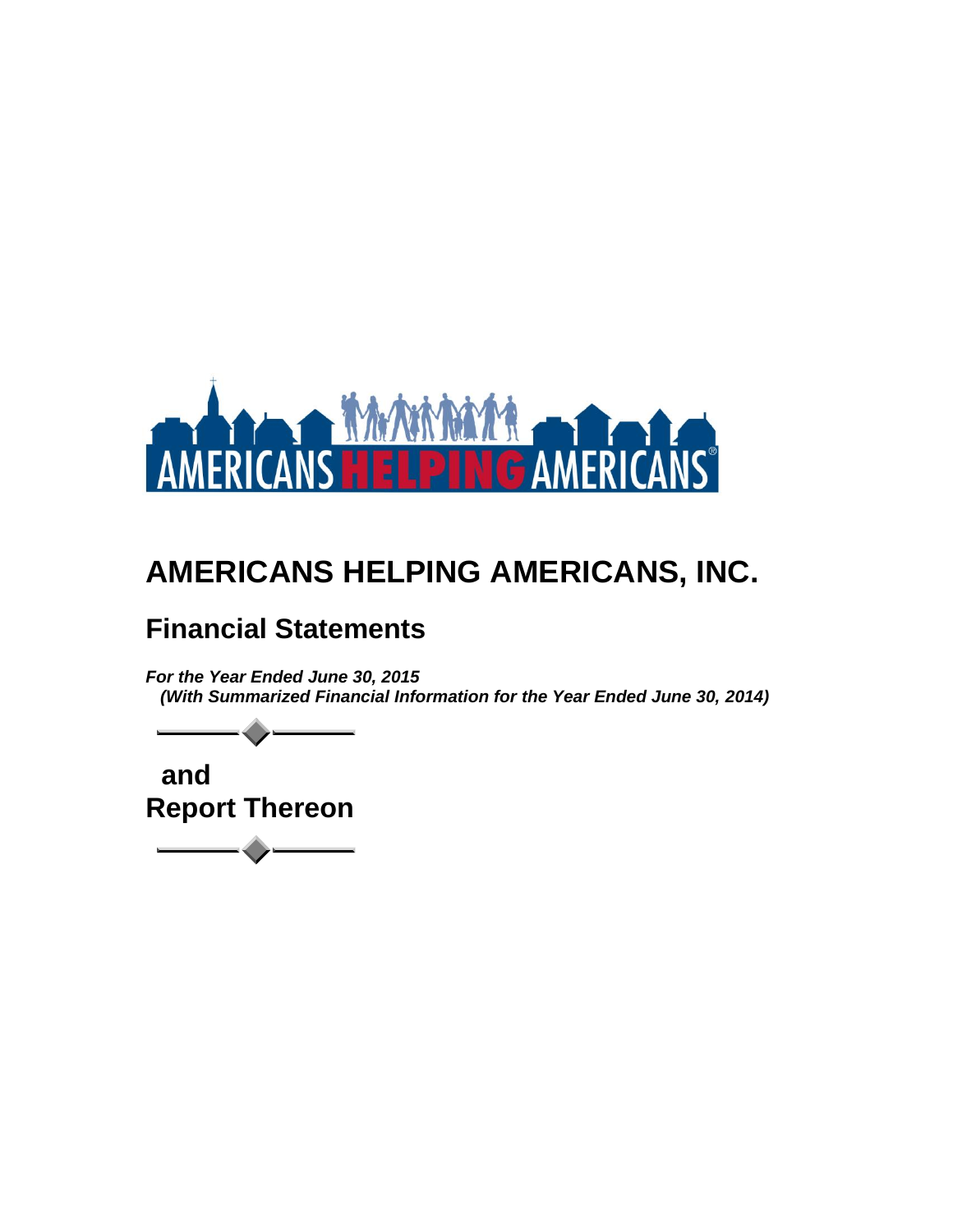## TABLE OF CONTENTS For the Year Ended June 30, 2015

|                             | Page |
|-----------------------------|------|
|                             |      |
| <b>Financial Statements</b> |      |
|                             |      |
|                             |      |
|                             |      |
|                             |      |
|                             |      |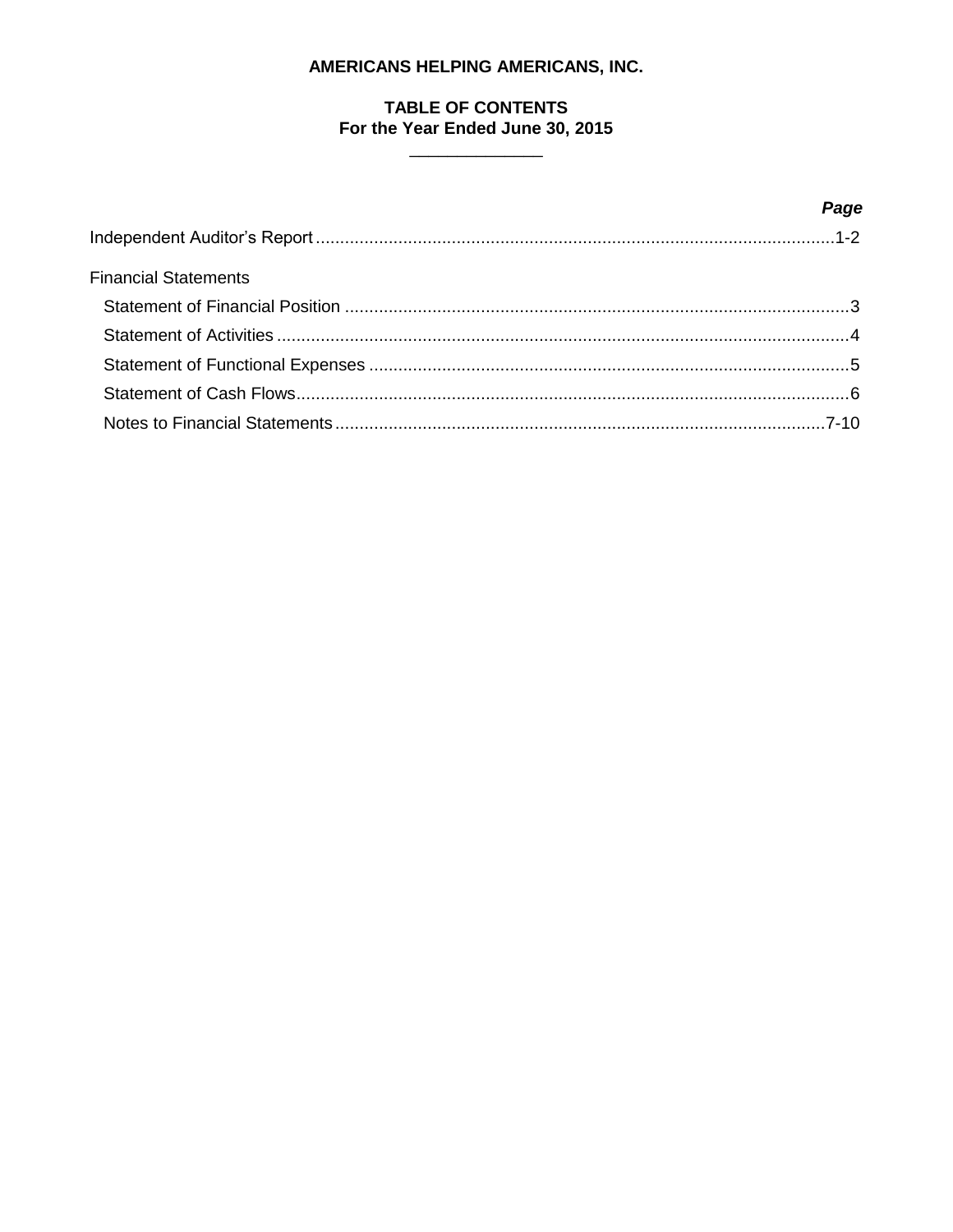**Certified Public Accountants** 



## **INDEPENDENT AUDITOR'S REPORT**

To the Board of Directors of Americans Helping Americans, Inc.

## **Report on the Financial Statements**

We have audited the accompanying financial statements of Americans Helping Americans, Inc. (the Organization), an affiliate of Christian Relief Services Charities, Inc., which comprise the statement of financial position as of June 30, 2015, and the related statements of activities, functional expenses and cash flows for the year then ended, and the related notes to the financial statements.

#### *Management's Responsibility for the Financial Statements*

Management is responsible for the preparation and fair presentation of these financial statements in accordance with accounting principles generally accepted in the United States of America; this includes the design, implementation, and maintenance of internal control relevant to the preparation and fair presentation of financial statements that are free from material misstatement, whether due to fraud or error.

#### *Auditor's Responsibility*

Our responsibility is to express an opinion on these financial statements based on our audit. We conducted our audit in accordance with auditing standards generally accepted in the United States of America. Those standards require that we plan and perform the audit to obtain reasonable assurance about whether the financial statements are free from material misstatement.

An audit involves performing procedures to obtain audit evidence about the amounts and disclosures in the financial statements. The procedures selected depend on the auditor's judgment, including the assessment of the risks of material misstatement of the financial statements, whether due to fraud or error. In making those risk assessments, the auditor considers internal control relevant to the organization's preparation and fair presentation of the financial statements in order to design audit procedures that are appropriate in the circumstances, but not for the purpose of expressing an opinion on the effectiveness of the organization's internal control. Accordingly, we express no such opinion. An audit also includes evaluating the appropriateness of accounting policies used and the reasonableness of significant accounting estimates made by management, as well as evaluating the overall presentation of the financial statements.

We believe that the audit evidence we have obtained is sufficient and appropriate to provide a basis for our audit opinion.

#### *Opinion*

In our opinion, the financial statements referred to above present fairly, in all material respects, the financial position of the Organization as of June 30, 2015, and the changes in its net assets and its cash flows for the year then ended in accordance with accounting principles generally accepted in the United States of America.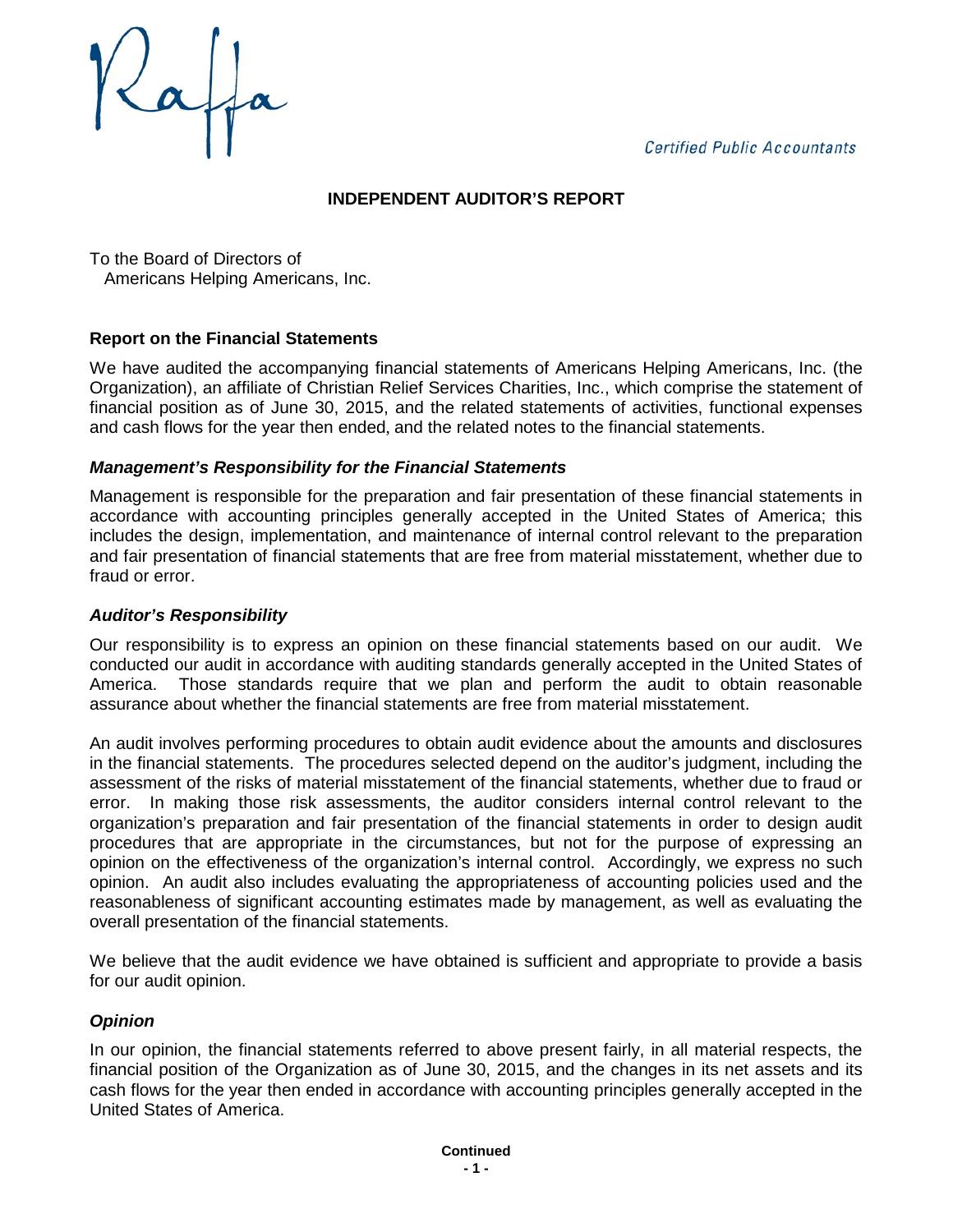#### *Report on Summarized Comparative Information*

We have previously audited the Organization's 2014 financial statements, and we expressed an unmodified audit opinion on those audited financial statements in our report dated October 28, 2014. In our opinion, the summarized comparative information presented herein as of and for the year ended June 30, 2014, is consistent, in all material respects, with the audited financial statements from which it has been derived.

Reffe P.C.

**Raffa, P.C.**

Washington, DC October 23, 2015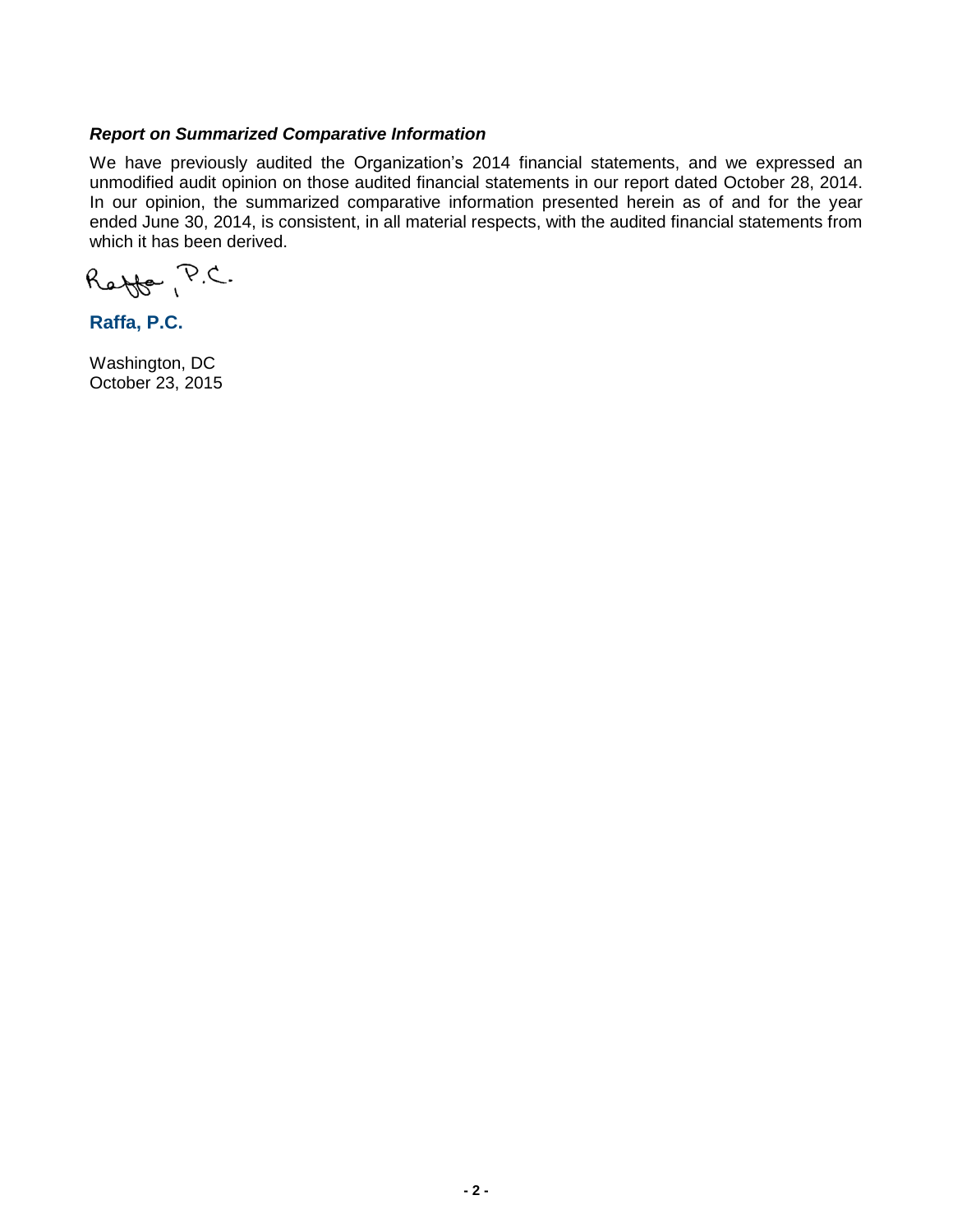## **STATEMENT OF FINANCIAL POSITION June 30, 2015 (With Summarized Financial Information as of June 30, 2014)**

\_\_\_\_\_\_\_\_\_\_\_\_\_\_\_

|                                                  |    | 2015    | 2014 |         |  |
|--------------------------------------------------|----|---------|------|---------|--|
| <b>ASSETS</b>                                    |    |         |      |         |  |
| Cash                                             | \$ | 86,589  | \$   | 19,013  |  |
| Contributions receivable, net                    |    | 58,859  |      | 81,594  |  |
| <b>TOTAL ASSETS</b>                              | S  | 145,448 | \$   | 100,607 |  |
| <b>LIABILITIES AND NET ASSETS</b><br>Liabilities |    |         |      |         |  |
| Accounts payable and accrued expenses            | \$ | 130     | \$   | 432     |  |
| Due to affiliates                                |    | 2,903   |      | 4,234   |  |
| <b>TOTAL LIABILITIES</b><br><b>Net Assets</b>    |    | 3,033   |      | 4,666   |  |
| Unrestricted                                     |    | 83,556  |      | 15,796  |  |
| <b>Temporarily restricted</b>                    |    | 58,859  |      | 80,145  |  |
| <b>TOTAL NET ASSETS</b>                          |    | 142,415 |      | 95,941  |  |
| TOTAL LIABILITIES AND NET ASSETS                 | \$ | 145,448 | \$   | 100,607 |  |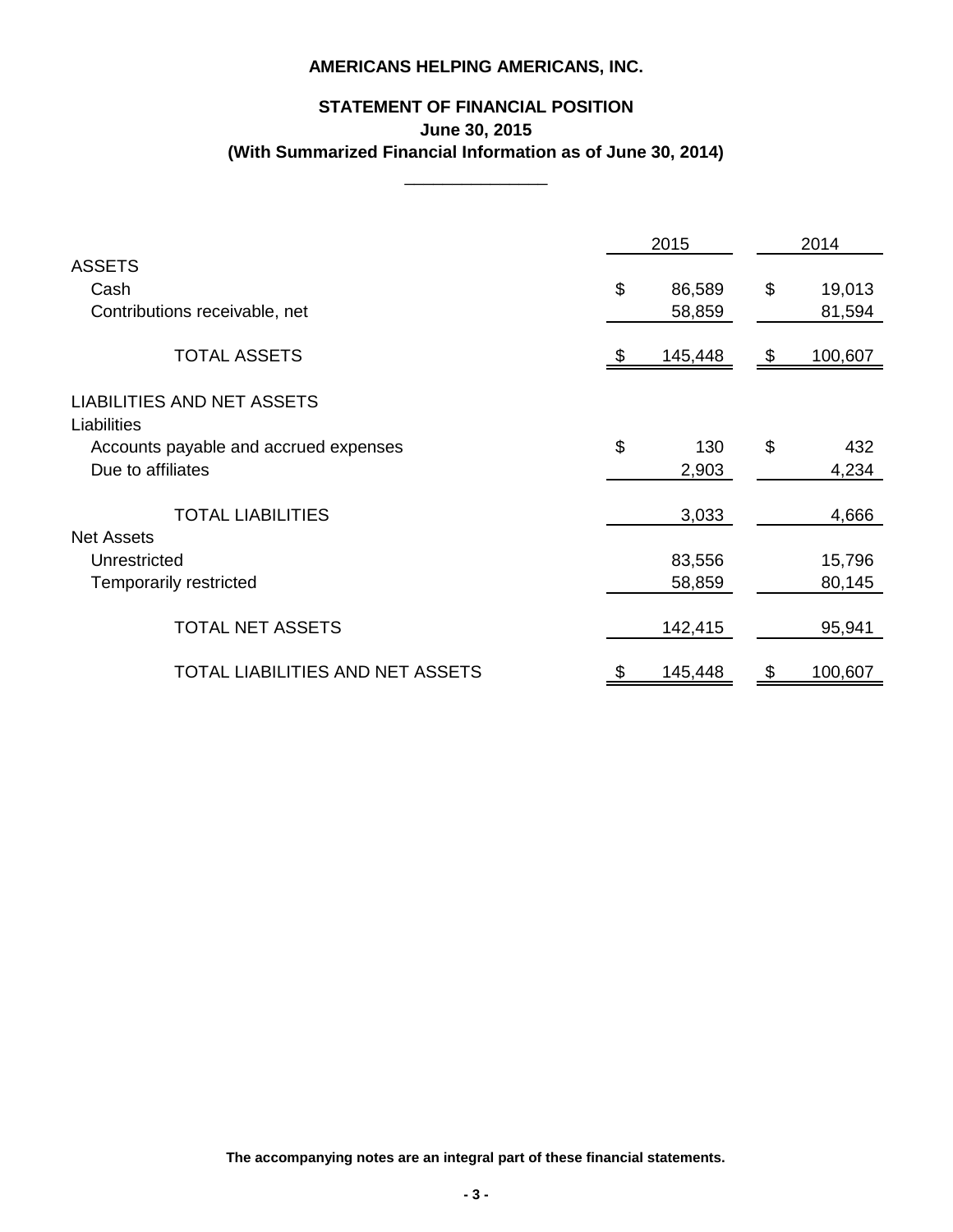#### **STATEMENT OF ACTIVITIES For the Year Ended June 30, 2015 (With Summarized Financial Information for the Year Ended June 30, 2014)**

\_\_\_\_\_\_\_\_\_\_\_\_\_\_\_

| 2015                                                                                                                                                                                                                                                                                     |    |                                                 |    |                                          |    |                                        |       | 2014                                   |  |  |
|------------------------------------------------------------------------------------------------------------------------------------------------------------------------------------------------------------------------------------------------------------------------------------------|----|-------------------------------------------------|----|------------------------------------------|----|----------------------------------------|-------|----------------------------------------|--|--|
|                                                                                                                                                                                                                                                                                          |    | Unrestricted                                    |    | Temporarily<br>Restricted                |    | Total                                  | Total |                                        |  |  |
| <b>SUPPORT AND REVENUE</b><br>Noncash contributions from affiliate<br>Cash contributions from affiliate<br>Workplace campaign contributions<br>Cash contributions<br>Net assets released from restrictions:<br>Satisfaction of time restrictions<br>Satisfaction of purpose restrictions | \$ | 609,219<br>150,000<br>26,804<br>84,934<br>7,537 | \$ | 63,648<br>7,537<br>(84, 934)<br>(7, 537) | \$ | 609,219<br>150,000<br>63,648<br>34,341 | \$    | 465,439<br>100,000<br>65,775<br>15,163 |  |  |
| <b>TOTAL SUPPORT AND</b><br><b>REVENUE</b>                                                                                                                                                                                                                                               |    | 878,494                                         |    | (21, 286)                                |    | 857,208                                |       | 646,377                                |  |  |
| <b>EXPENSES</b><br>Program Services:<br>Domestic programs                                                                                                                                                                                                                                |    | 789,990                                         |    |                                          |    | 789,990                                |       | 594,971                                |  |  |
| <b>Total Program Services</b>                                                                                                                                                                                                                                                            |    | 789,990                                         |    |                                          |    | 789,990                                |       | 594,971                                |  |  |
| <b>Supporting Services:</b><br>Management and general<br>Fundraising                                                                                                                                                                                                                     |    | 15,381<br>5,363                                 |    |                                          |    | 15,381<br>5,363                        |       | 18,409<br>9,300                        |  |  |
| <b>Total Supporting Services</b>                                                                                                                                                                                                                                                         |    | 20,744                                          |    |                                          |    | 20,744                                 |       | 27,709                                 |  |  |
| <b>TOTAL EXPENSES</b>                                                                                                                                                                                                                                                                    |    | 810,734                                         |    |                                          |    | 810,734                                |       | 622,680                                |  |  |
| <b>CHANGE IN NET ASSETS</b>                                                                                                                                                                                                                                                              |    | 67,760                                          |    | (21, 286)                                |    | 46,474                                 |       | 23,697                                 |  |  |
| NET ASSETS, BEGINNING OF YEAR                                                                                                                                                                                                                                                            |    | 15,796                                          |    | 80,145                                   |    | 95,941                                 |       | 72,244                                 |  |  |
| NET ASSETS, END OF YEAR                                                                                                                                                                                                                                                                  | \$ | 83,556                                          | \$ | 58,859                                   | \$ | 142,415                                | \$    | 95,941                                 |  |  |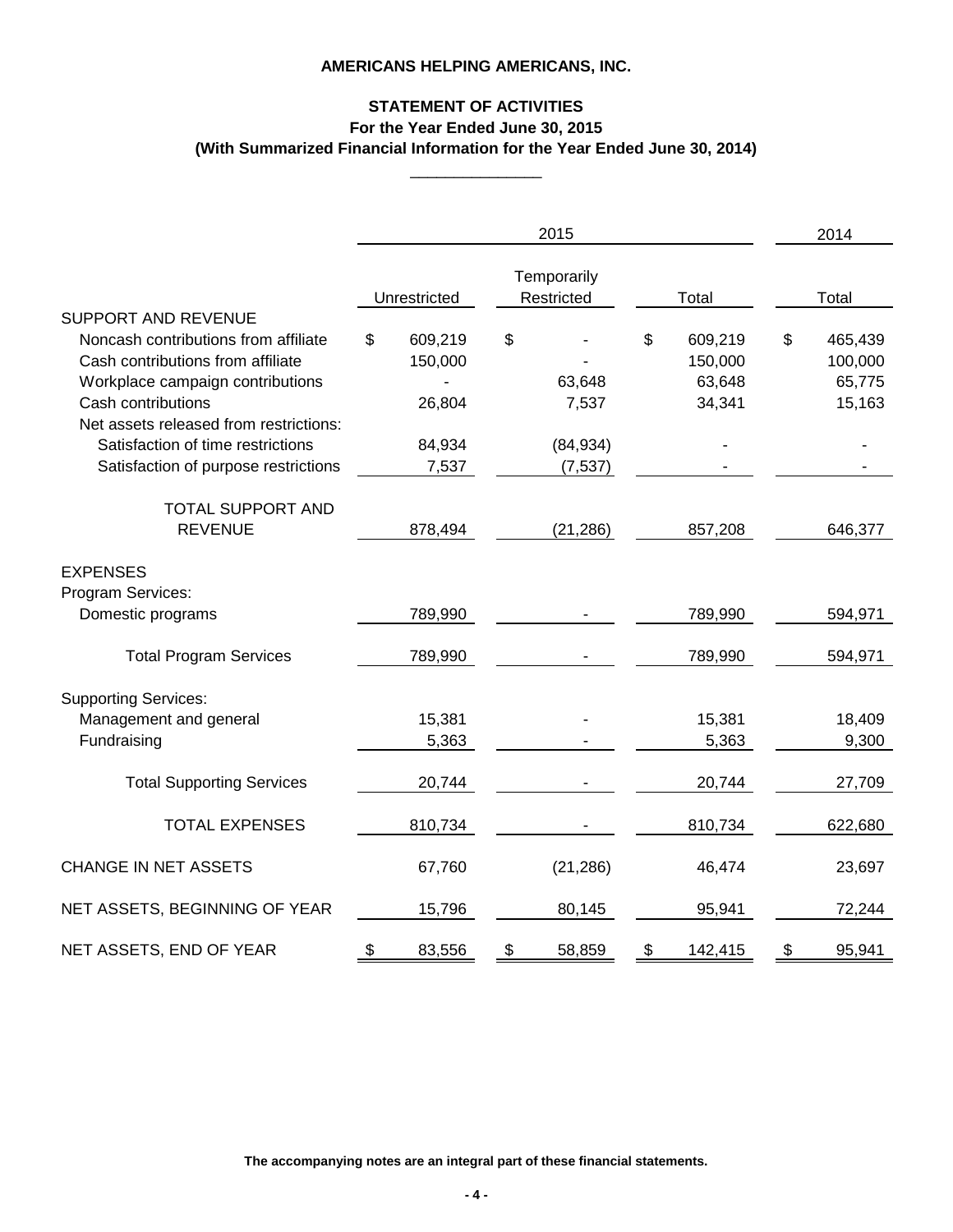## **STATEMENT OF FUNCTIONAL EXPENSES**

**For the Year Ended June 30, 2015**

\_\_\_\_\_\_\_\_\_\_\_\_\_\_\_ **(With Summarized Financial Information for the Year Ended June 30, 2014)**

|                                                 | 2015                 |         |                           |        |             |       |       |         |       | 2014      |  |
|-------------------------------------------------|----------------------|---------|---------------------------|--------|-------------|-------|-------|---------|-------|-----------|--|
|                                                 | Domestic<br>Programs |         | Management<br>and General |        | Fundraising |       | Total |         | Total |           |  |
| Donated relief materials                        | \$                   | 609,219 | \$                        |        | \$          |       | \$    | 609,219 | \$    | 465,439   |  |
| Cash grants                                     |                      | 141,053 |                           |        |             |       |       | 141,053 |       | 140,579   |  |
| Provision for (recoveries of) doubtful accounts |                      | 25,926  |                           |        |             |       |       | 25,926  |       | (23, 987) |  |
| Professional and consulting                     |                      |         |                           | 8,363  |             |       |       | 8,363   |       | 11,893    |  |
| Rent                                            |                      |         |                           | 1,270  |             |       |       | 1,270   |       | 779       |  |
| Contract services                               |                      | 8,922   |                           | 323    |             |       |       | 9,245   |       | 5,001     |  |
| Printing and production                         |                      | 1,849   |                           |        |             | 328   |       | 2,177   |       | 2,781     |  |
| Advertising                                     |                      |         |                           |        |             |       |       |         |       | 6,895     |  |
| Office supplies, dues and subscriptions         |                      | 1,750   |                           | 3,684  |             | 4,950 |       | 10,384  |       | 6,822     |  |
| Meetings and travel                             |                      | 107     |                           |        |             |       |       | 107     |       | 2,773     |  |
| Telephone                                       |                      |         |                           | 458    |             |       |       | 458     |       | 1,656     |  |
| Bank charges                                    |                      |         |                           | 740    |             |       |       | 740     |       |           |  |
| Repairs and maintenance                         |                      | 21      |                           | 182    |             |       |       | 203     |       | 418       |  |
| <b>Utilities</b>                                |                      | 178     |                           | 341    |             |       |       | 519     |       | 34        |  |
| General insurance                               |                      | 616     |                           |        |             |       |       | 616     |       | 631       |  |
| Shipping                                        |                      | 281     |                           | 20     |             |       |       | 301     |       | 173       |  |
| Equipment rental                                |                      |         |                           |        |             |       |       |         |       | 628       |  |
| Postage                                         |                      | 68      |                           |        |             | 85    |       | 153     |       | 165       |  |
| <b>TOTAL EXPENSES</b>                           | \$                   | 789,990 | \$                        | 15,381 | \$          | 5,363 | \$    | 810,734 | \$    | 622,680   |  |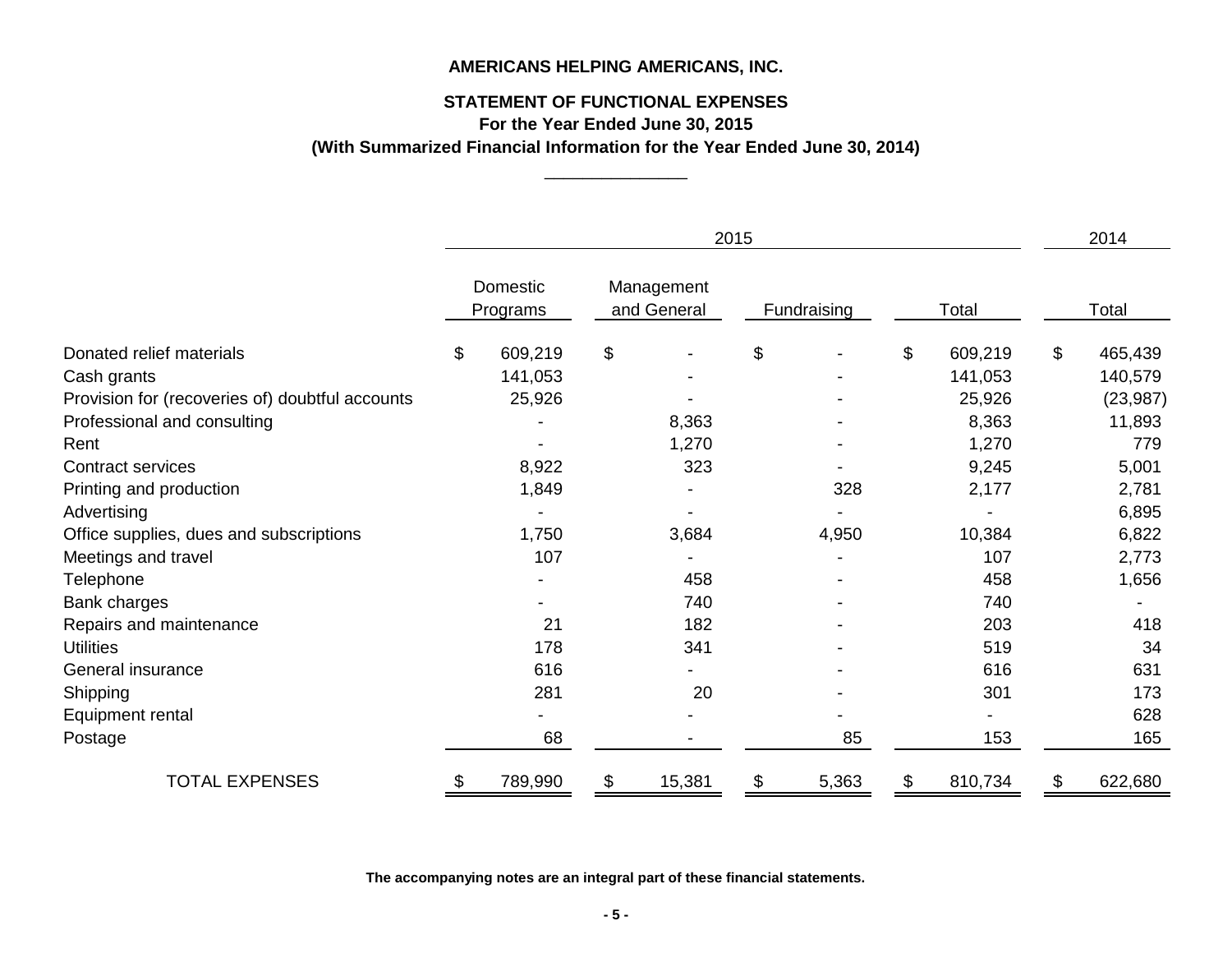## **STATEMENT OF CASH FLOWS For the Year Ended June 30, 2015 Increase (Decrease) in Cash (With Summarized Financial Information for the Year Ended June 30, 2014)**

**\_\_\_\_\_\_\_\_\_\_\_\_\_\_\_**

|                                                                                                          | 2015         | 2014         |  |  |
|----------------------------------------------------------------------------------------------------------|--------------|--------------|--|--|
| CASH FLOWS FROM OPERATING ACTIVITIES                                                                     |              |              |  |  |
| Change in net assets                                                                                     | \$<br>46,474 | \$<br>23,697 |  |  |
| Adjustments to reconcile change in net assets to net cash<br>provided by (used in) operating activities: |              |              |  |  |
| Provision for doubtful accounts                                                                          | 25,926       | (23, 987)    |  |  |
| Changes in assets and liabilities:                                                                       |              |              |  |  |
| Contributions receivable                                                                                 | (3, 191)     | 35,574       |  |  |
| Accounts payable and accrued expenses                                                                    | (302)        | (4, 351)     |  |  |
| Due to affiliates                                                                                        | (1, 331)     | (55,841)     |  |  |
| NET CASH PROVIDED BY (USED IN)                                                                           |              |              |  |  |
| <b>OPERATING ACTIVITIES</b>                                                                              | 67,576       | (24, 908)    |  |  |
|                                                                                                          |              |              |  |  |
| NET INCREASE (DECREASE) IN CASH                                                                          | 67,576       | (24, 908)    |  |  |
| CASH, BEGINNING OF YEAR                                                                                  | 19,013       | 43,921       |  |  |
|                                                                                                          |              |              |  |  |
| CASH, END OF YEAR                                                                                        | 86,589       | 19,013       |  |  |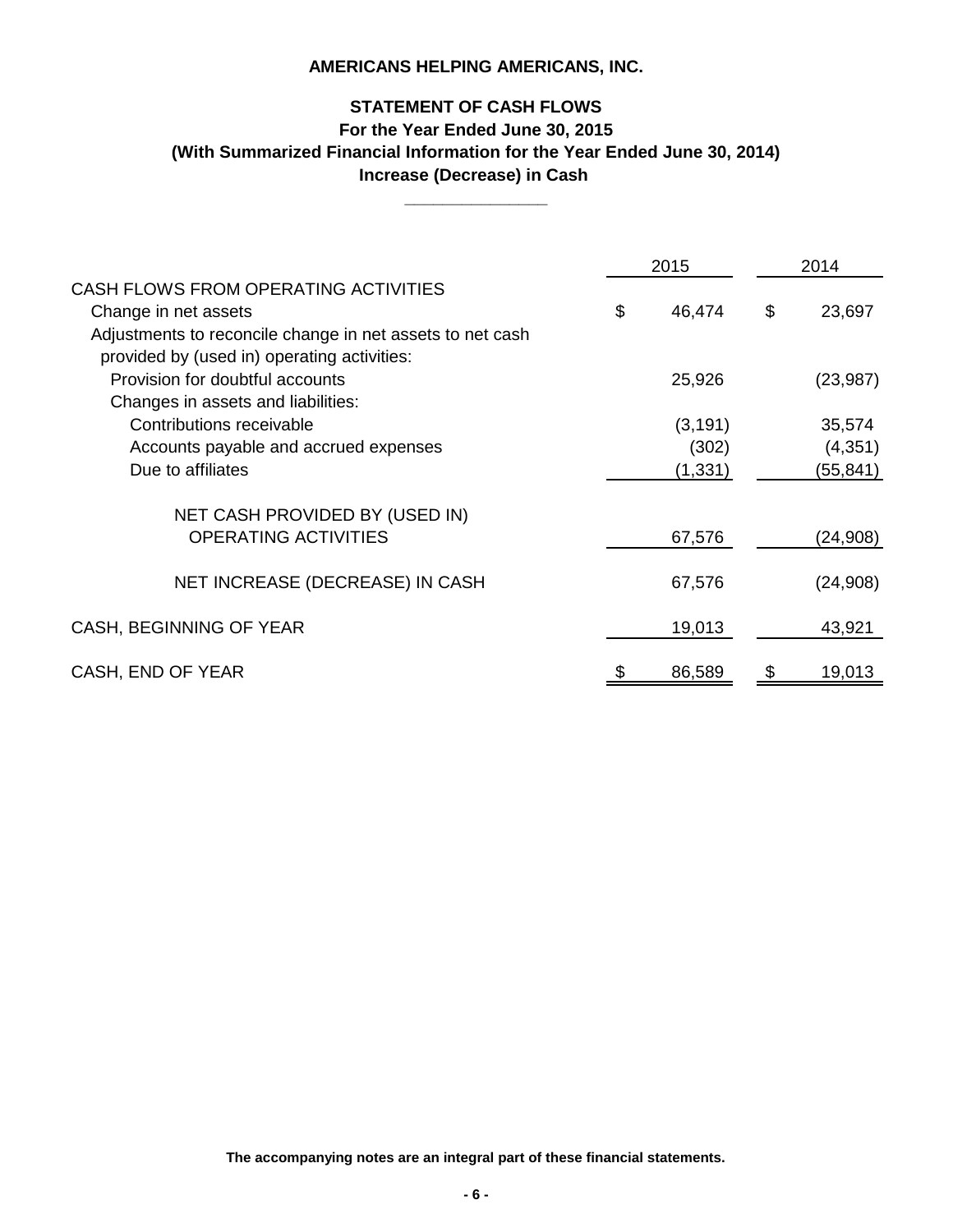#### **NOTES TO FINANCIAL STATEMENTS For the Year Ended June 30, 2015**

 $\overline{\phantom{a}}$  , where  $\overline{\phantom{a}}$ 

#### 1. Organization and Summary of Significant Accounting Policies

#### **Organization**

Americans Helping Americans, Inc. (the Organization) was incorporated in 1990 and is a subordinate unit under the group exemption of Christian Relief Services Charities, Inc. (CRSC), a nonprofit 501(c)(3) organization. The Organization was organized to assist in the alleviation of human suffering, misery, pain and disability by helping fellow Americans with basic necessities, such as shelter, home repair, food, clothing and medical assistance throughout the United States.

The Organization has field partners in Georgia, Kentucky, Tennessee, Virginia, Ohio, and West Virginia. These field partners join the local communities to build and strengthen neighbor relations and work side by side with residents to address community-wide concerns, linking resources supportive of a healthy, safe and economically vibrant standard of living. The Organization's Georgia, Kentucky, Tennessee, Virginia, Ohio and West Virginia field partners focus specifically on programs in Appalachia developed to address some of the most critical needs faced by the Appalachian people. The other field office empowers low-income individuals and families to get actively involved in their communities and to develop programs and services to meet their needs.

The Organization also makes grants and provides in-kind materials to community based nonprofits and local churches in Maryland, Arkansas, Arizona, Alabama, New York, Pennsylvania, Mississippi and Virginia with their programs helping the disadvantaged and impoverished in their communities.

The Organization received approximately 89% of its support and revenue from Christian Relief Services, Inc. (CRSI), an affiliate of CRSC, and the remaining 11% from the public through participation in workplace campaigns and direct donations.

#### **Basis of Accounting and Presentation**

The accompanying financial statements of the Organization have been prepared on the accrual basis of accounting in accordance with accounting principles generally accepted in the United States of America (GAAP). Consequently, revenue is recognized when earned and expenses are recognized when the obligation is incurred.

#### **Net Assets**

The net assets of the Organization are classified as follows:

- Unrestricted net assets represent funds that are available for support of the Organization's operations.
- Temporarily restricted net assets represent amounts that are subject to donor-imposed restrictions to be used within a specific time period.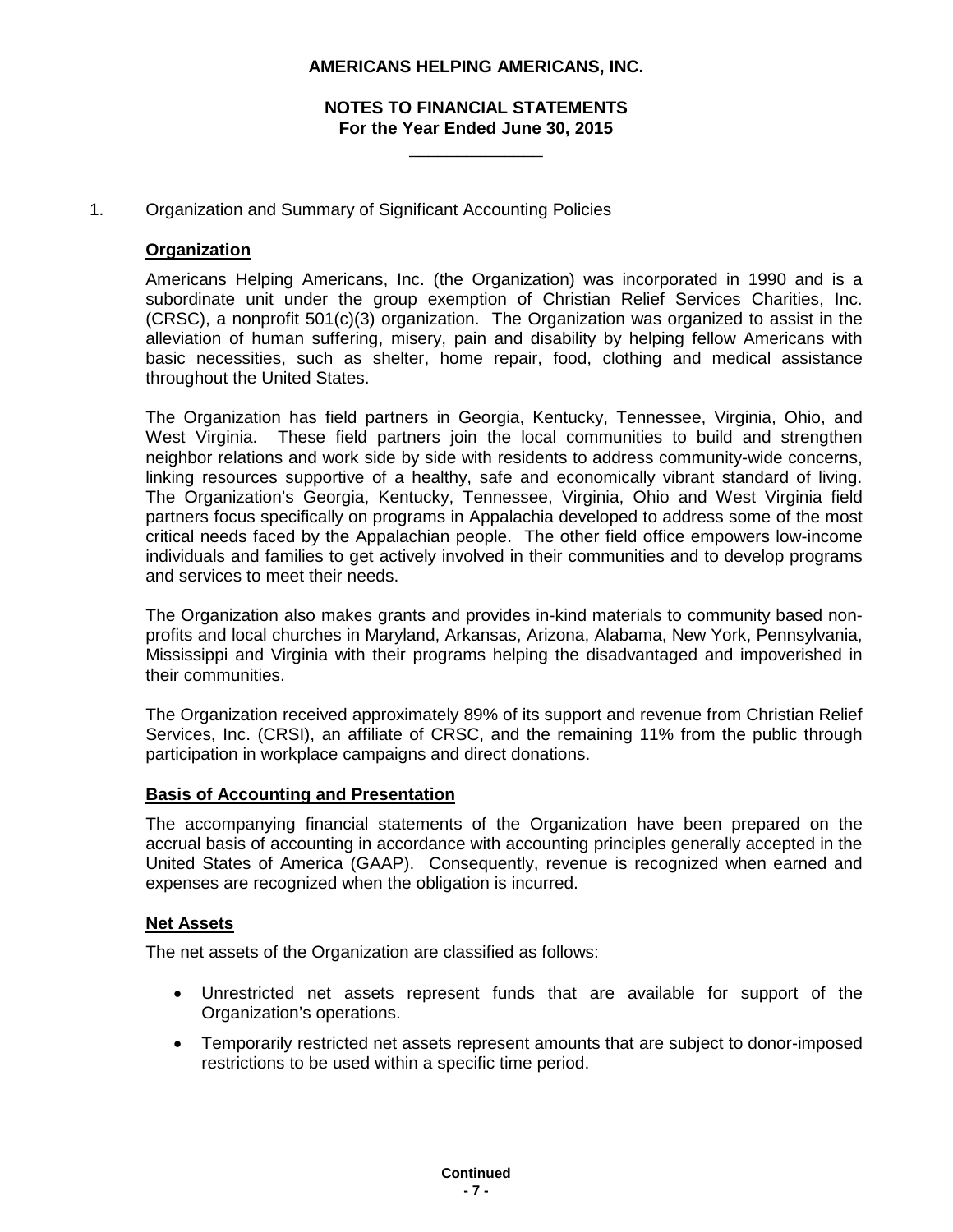#### **NOTES TO FINANCIAL STATEMENTS For the Year Ended June 30, 2015**

 $\overline{\phantom{a}}$  , where  $\overline{\phantom{a}}$ 

#### 1. Organization and Summary of Significant Accounting Policies (continued)

#### **Revenue Recognition**

Gifts and grants of cash and other assets are recognized as revenue at their net realizable value when an unconditional promise to give is received by the Organization. The Organization reports gifts and grants of cash and other assets as unrestricted support and available for general operations unless specifically restricted by the donor.

The Organization reports gifts of cash and other assets as temporarily restricted support if they are received with donor stipulations that limit the use of the donated assets for purpose or time. When a donor restriction expires, that is, when a stipulated time restriction ends or a purpose restriction is accomplished, temporarily restricted net assets are reclassified to unrestricted net assets and reported in the accompanying statement of activities as net assets released from restrictions. Workplace campaign contributions with payments due in future years are reported as temporarily restricted revenue in the accompanying statement of activities.

Revenue recognized on contributions that have been committed to the Organization, but have not been received, is reflected as contributions receivable in the accompanying statement of financial position. Contributions receivable are reported net of an allowance for doubtful accounts. The allowance is based on historical collection experience and a review of the current status of contributions receivable. A provision for doubtful accounts is made when collection of the full amount is no longer probable.

#### **Noncash Contributions**

Noncash contributions from an affiliate represent contributions of food, clothing, books, hygiene products, shoes, school supplies and bedding that were made to CRSI, an affiliate of the Organization, a portion of which was then donated to the Organization for its program partners. The donated items are recorded as revenue and expenses at their estimated fair value at the date of donation. Fair value is the price that would be received to sell an asset or paid to transfer a liability in an orderly transaction between market participants at the measurement date.

The Organization's programs are also furthered by a substantial number of nonprofessional volunteers who have contributed their services to the Organization. The value of these services is not reflected in the accompanying financial statements because the contributed services do not meet the necessary criteria for recognition under GAAP.

#### **Functional Allocation of Expenses**

The costs of providing the programs and other activities have been summarized on a functional basis in the accompanying statement of activities. Costs directly related to a program and/or supporting services are charged to that functional area. Expenses related to more than one function are allocated among the program and supporting services benefited.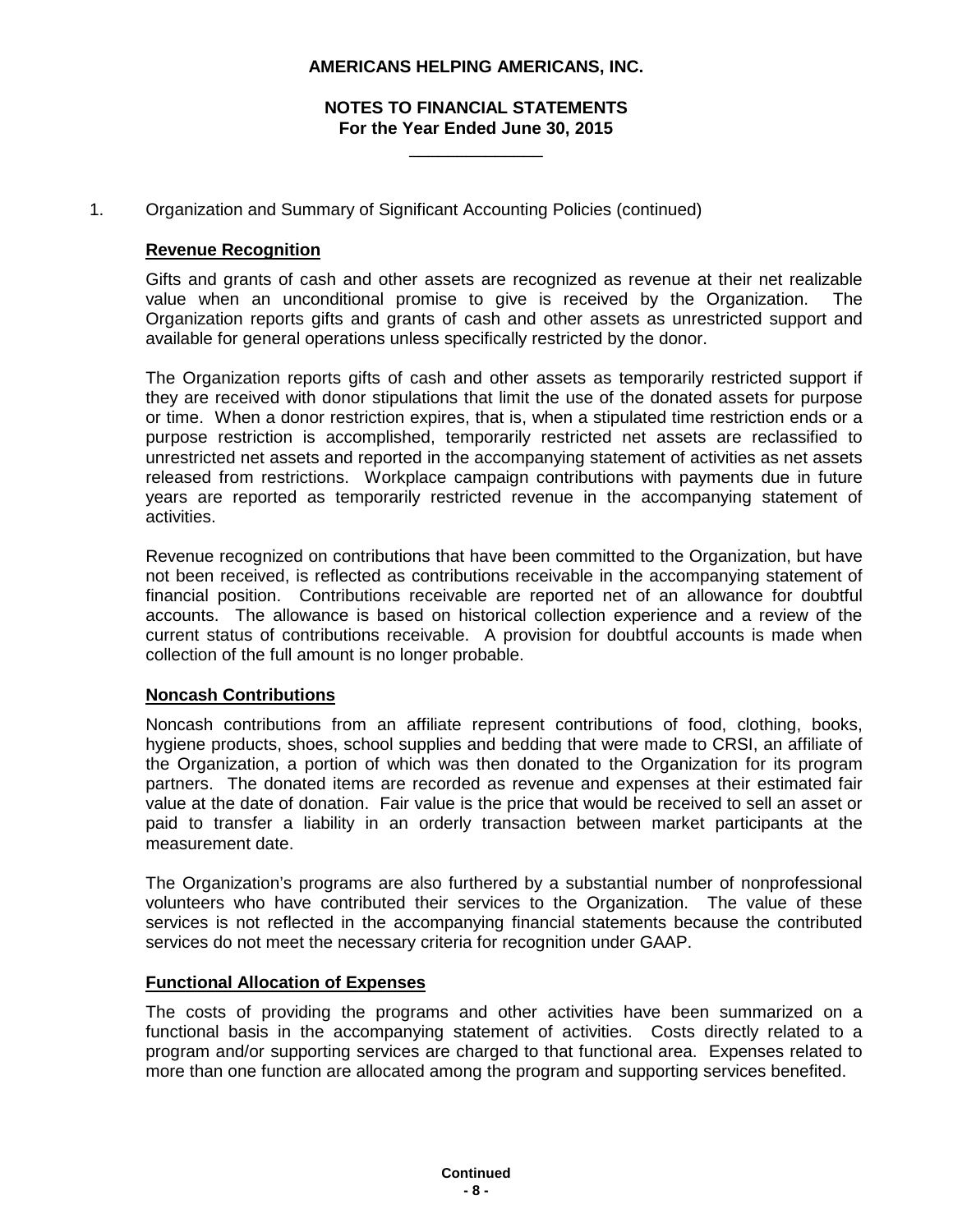#### **NOTES TO FINANCIAL STATEMENTS For the Year Ended June 30, 2015**

 $\overline{\phantom{a}}$  , where  $\overline{\phantom{a}}$ 

1. Organization and Summary of Significant Accounting Policies (continued)

#### **Estimates**

The preparation of financial statements in conformity with GAAP requires management to make estimates and assumptions that affect certain reported amounts and disclosures. Accordingly, actual results could differ from those estimates.

2. Contributions Receivable

Contributions receivable represent unconditional promises to give and are recorded at their net realizable value. All receivables are expected to be collected within one year. The Organization has recorded an allowance for doubtful accounts of \$25,797.

3. Temporarily Restricted Net Assets

As of June 30, 2015, temporarily restricted net assets are in the amount of \$58,859 and are restricted for use in future periods.

4. Transactions with Affiliates

The Organization is an affiliate of CRSI. The Organization and CRSI share a common board. CRSI acts as the fundraising arm for CRSC and its affiliates. CRSI raises both cash and noncash contributions for CRSC and its affiliates, and the contributions are distributed to the entities based on program objectives and need. During the year ended June 30, 2015, CRSI made cash contributions to the Organization of \$150,000 and noncash contributions of \$609,219. As of June 30, 2015, the Organization owed CRSI \$2,903 for meetings, and office expenses, which is shown as due to affiliate in the accompanying statement of financial position. These cash and noncash contributions from CRSI represent 89% of the Organization's support and revenue for the year ended June 30, 2015, and the contributions to the Organization from the affiliates are dependent on support from the general public. In addition, during the year ended June 30, 2015, the Organization made cash grants to affiliates of CRSC totaling \$3,780. All amounts were paid to the affiliates as of June 30, 2015.

5. Income Taxes

Under Section 501(c)(3) of the Internal Revenue Code, the Organization is a nonprofit organization and is exempt from federal taxes on income other than net unrelated business income. No provision for federal or state income taxes is required as of June 30, 2015, as the Organization had no taxable net unrelated business income.